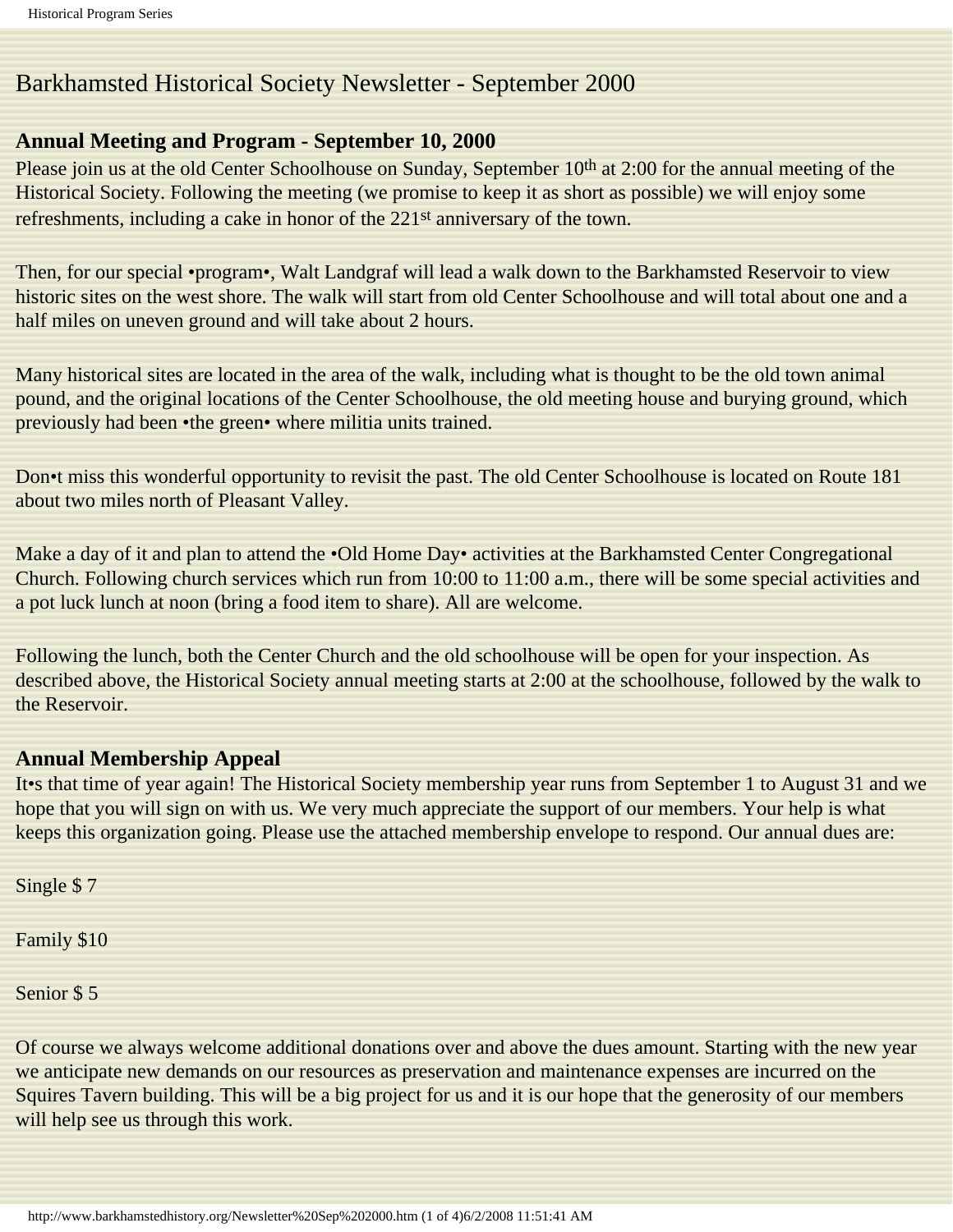If you would like to become active in Historical Society work, by all means please make a note to that effect on the membership form and we will contact you. We especially need volunteers to help work on various repair and maintenance work which we hope will start in earnest during 2001. If you are willing to help us with painting, cleaning or carpentry work please let us know.

# **Barkhamsted Historical Society News**

### **History Student Scholarship**

Again this year the Historical Society has contributed a \$250 scholarship to the Greenwoods Scholarship Fund for a high school student pursuing a history major or the study of history in college. We are happy to provide assistance of this type, and feel that this is a worthy investment.

# **Members Present Papers at the Iron Masters Conference**

We want to congratulate Walt Landgraf and Fred Warner for their participation in the Iron Masters Conference at Saugus Massachusetts on May 6, 2000. A total of nine historians and archeologists from around the country were invited to present papers at the conference, which is held by the Iron Masters group of the Society of Industrial Archeology . The Historical Society is proud that not one but two of our members made the cut for this important conference.

Walt presented a paper documenting Richard Smith•s forge at Colebrook. This has been an exciting subject as a great deal of information has only recently been uncovered showing just how important this site was. Not only was this forge a very early (1770) and very large site, information has come to light indicating that it was one of the first sites to produce steel in the colonies.

Fred presented a paper on the restoration of the Beckley Iron Furnace in Canaan. He has worked hard on this important project, and has documented the discovery of an unusual air ventilation system found in the base of the furnace.

Congratulations to Fred and Walt for their role in the Iron Masters Conference and their work in advancing the knowledge of the iron industry in northwestern Connecticut.

### **National Register of Historic Places**

We are very pleased that the Barkhamsted Center historical area was formally listed on the National Register of Historic Places in December 1999. This area includes six buildings: the Center Church, parsonage, former town hall (currently a private home), Merrill Tavern (currently a MDC house, the Nathaniel Collins house and our own Center Schoolhouse. Inclusion on the National Register will help focus attention on a very historic area of the town and can only enhance efforts toward preservation.

# **Annual Report of Historical Society Activities**

September 10 represents the close of the fiscal year for the Historical Society, so we would like to take this opportunity to report to you on our work over the past year:

### **Squires Tavern**

For several years now we have raised the topic of the Squires Tavern or Ullmann House (both names refer to the Department of Environmental Protection building at 100 East River Road in Peoples Forest). To be honest with you, not much concrete progress has been made over that period of time, however negotiations with the State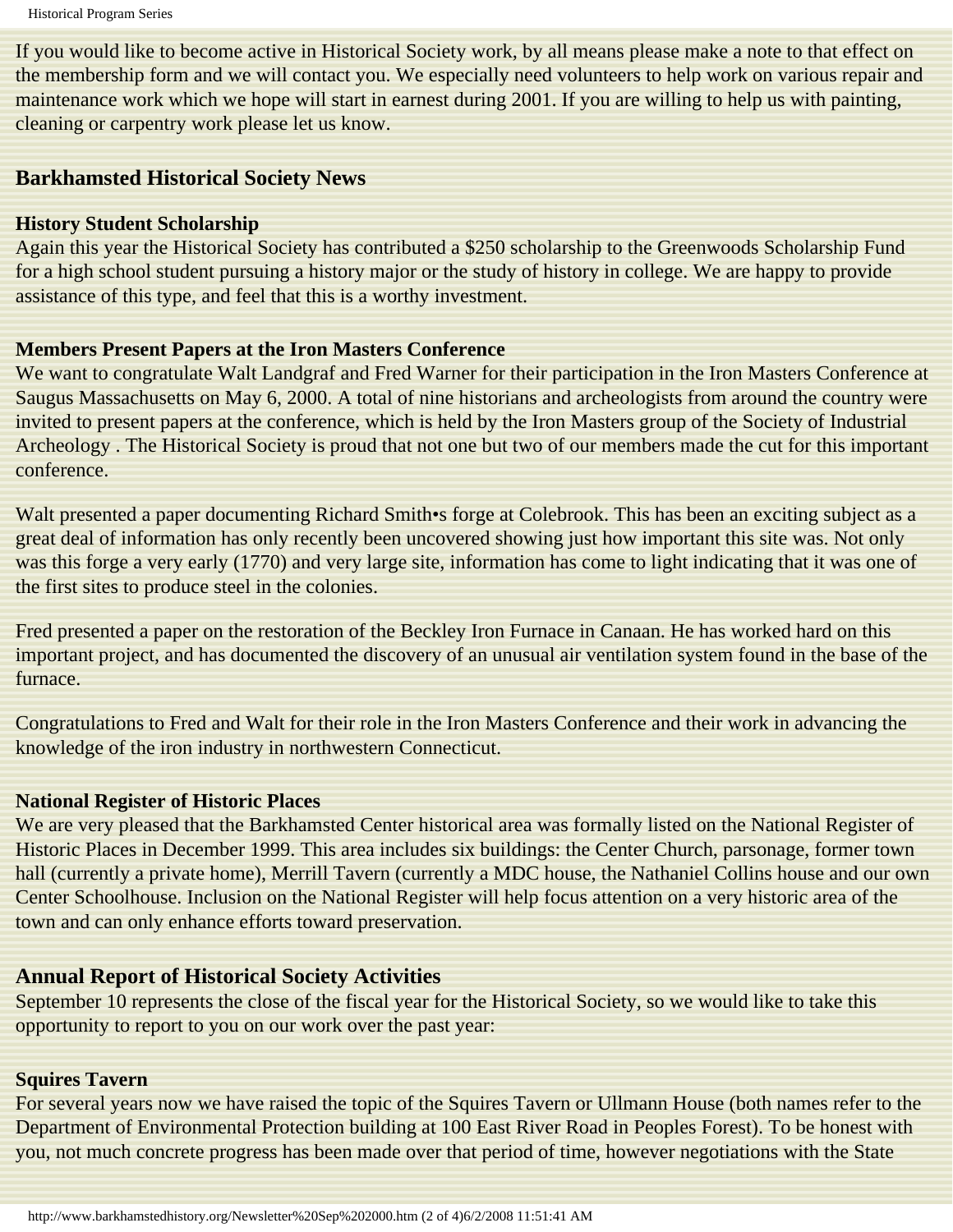Historical Program Series

DEP have intensified during the last year and feedback from the State has been very positive. We feel confident that a long term lease will be secured on this very historic building, hopefully next year.

We have met with DEP officials three times in the last year and have negotiated a proposed lease agreement which has received preliminary approval by senior DEP management. Currently the proposed lease is being reviewed by a State contract unit and will also need to be blessed by the State Attorney General office. We have secured the support of two State representatives (Prelli and Ferrari) and our State senator (Herlihy), all of whom have already helped during negotiations with the State, and who we hope will continue to assist us in speeding things along.

In anticipation of securing a formal lease, we have commenced a series of special planning meetings to develop a long term strategy for the operation and preservation of the building and to formulate a plan of restoration. The Squires Tavern is a very significant building in the history of the town. It was built in the late 1700•s (probably 1777 which is 2 years before the town was incorporated) and occupied a prominent position on the old Wolcott Road which later became the Farmington River Turnpike. Given the fact that this road was a busy one, it was inevitable that the building was used as a hotel and tavern. Bela Squires continued the business for forty years until his death in 1861. For about 35 years, the Ullmann family operated a farm here.

The State DEP has scaled back maintenance of the building and its future in State hands is uncertain. Our goal is to gain control of the building through a long term lease and to maintain and preserve the structure and to use it for the Historical Society headquarters. The scope of the project is daunting, however we feel the risk in taking it on is justified. Of course we will keep you informed of progress and hope to have concrete developments to report soon.

#### **Barkhamsted Center Schoolhouse**

Maintenance work on the schoolhouse continued during the last 12 months, including a fresh coat of paint on the clapboards and preservative applied to the wood shingle roof. We are thrilled that the 5<sup>th</sup> grade from the Barkhamsted Elementary School continues to visit the old schoolhouse each June during their annual History Day outing. If you would like to see the schoolhouse yourself, what better time than the annual meeting which will be held at the venerable building at 2:00 on Sunday, September 10, 2000.

### **Historical Society Web Page**

We continue to develop the Historical Society•s web page, which can be found at *www.barkhamstedhistory.org*

We like to think of the web page as a big glass bucket that has the potential to accomplish two goals: hold the accumulated knowledge of Barkhamsted history and make that information accessible to a wide audience. Well anyway, that is the vision. Right now there seems to be a bit of a gap between the vision and reality, but we are making progress! During the year we have added a quick tour of historical sites in town, an introduction to our artifacts collection, some initial genealogical information (a very hot topic based on the inquires we receive) and a •Town Diary• section which each month records some item of current Barkhamsted culture from the mundane to the significant. If you haven•t visited the web page, give it a try. If you don•t have a computer, here•s an idea: many public libraries have public Internet access and may even help you access our site.

### **Flea Market**

Our main fund raising event continues to be the flea market held on three Sundays in May at the Pleasant Valley